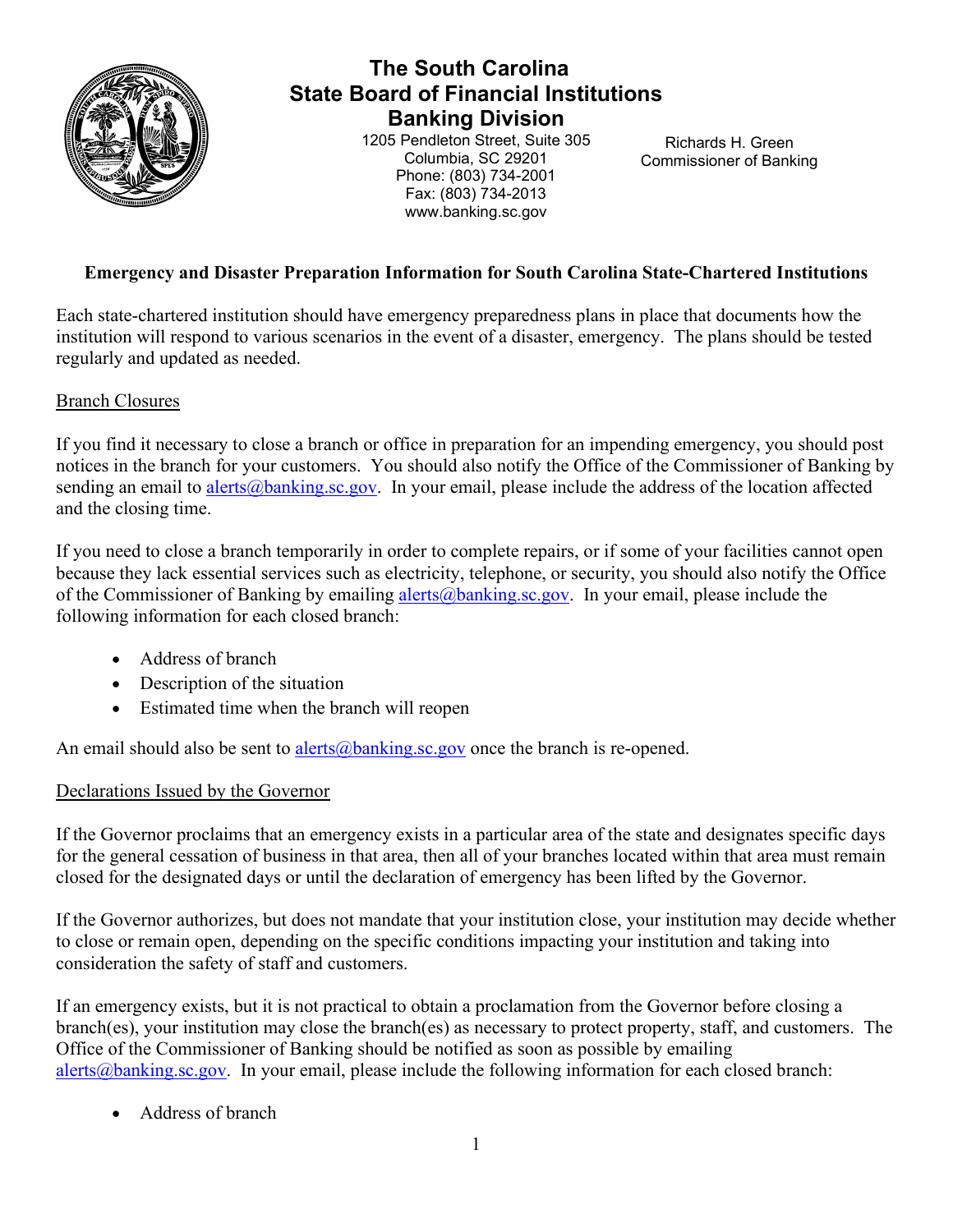- Description of the situation
- Estimated time when the branch will reopen

## Temporary Locations

If your institution suffers loss of a branch(es) following a storm or disaster, it is not necessary to seek prior approval to establish temporary locations from the Office of the Commissioner of Banking. However, an afterthe-fact notice should be provided within 24 hours of the establishment of a temporary facility. The notice can be emailed to [alerts@banking.sc.gov.](mailto:alerts@banking.sc.gov) The temporary facility must have sufficient security measures in place to conduct financial transactions.

## Changes in Branch Operations

Institutions should notify the Office of the Commissioner of Banking of any significant changes to branch operations in response to an emergency. Notifications should include information regarding products and/or services that are not available in a branch(es). Institutions should also advise this office of significant increases in cash withdrawals, issues with obtaining cash, or problems with cash letters.

## Priority Communication Services

Institutions may consider enrolling in the Government Emergency Telecommunication Service (GETS), Wireless Priority Services (WPS) and Telecommunications Service Priority (TSP) offered by the Department of Homeland Security. GETS and WPS may be used to enable calls to be placed immediately following a disaster and TSP ensures priority treatment for vital voice and data circuit or other telecommunications services. More information regarding these services can be found on [CISA's website.](https://www.cisa.gov/pts)

## Emergency Communication System (ECS)

The Office of the Commissioner of Banking may use multiple tools to communicate with institutions in the event of an emergency. One of those tools is ECS. ECS is a communication channel established by the Federal Reserve Bank of St. Louis, which partners with the Office of the Commissioner of Banking. This system is available to all South Carolina state-chartered institutions and allows the Office of the Commissioner of Banking to quickly and simultaneously establish two-way communication channels with all registered South Carolina state-chartered financial institutions during a crisis so that essential information can be easily shared. We urge all South Carolina state-chartered institutions to [register](https://bsr.stlouisfed.org/ecs) and maintain updated contact information for this valuable free service.

## Reentry Credentials

The South Carolina State Business Reentry Program provides members of the private sector with a reentry pass to areas under curfew or evacuation during times of a disaster. Once it is determined by the SC Emergency Management Division (SCEMD) that a business meets the qualifications to receive a reentry pass, the business will enter into a Memorandum of Agreement (MOA) with the SCEMD. The MOA is good for three years from the registration date. A business may renew their MOA as early as 30 days prior to the expiration date of their current MOA. Once a business is within the 30 day window, the business will be prompted to "re-register now" when they log into the the system. Businesses will also receive an email reminder closer to the expiration of the MOA.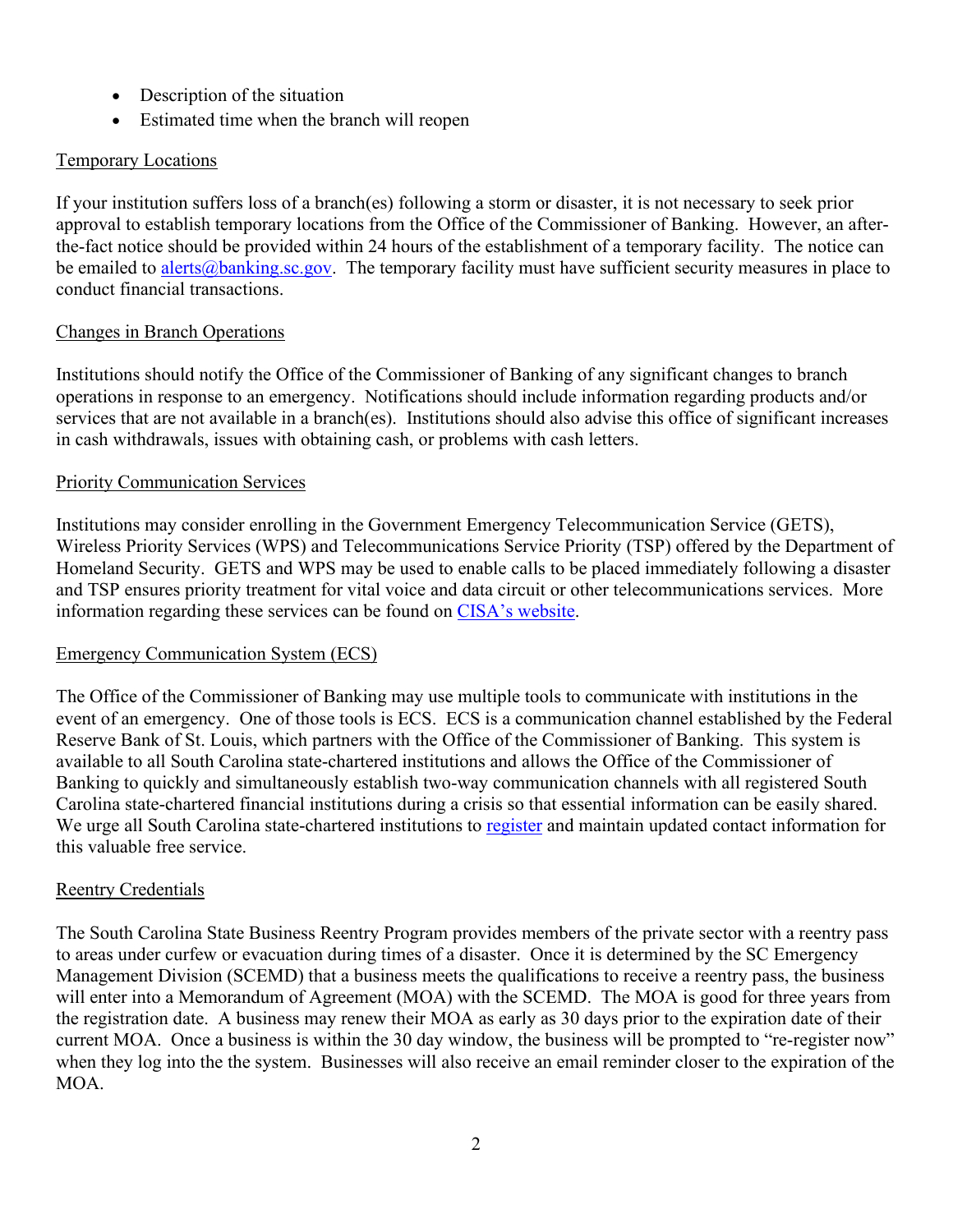*Important Note:* Since South Carolina is a home-ruled state, access and reentry will ultimately be determined at the local level. The state program does not supersede county programs. See the maps below to determine what counties have their own reentry program. We highly encourage business to get both the State and local reentry passes, just to be on the safe side.

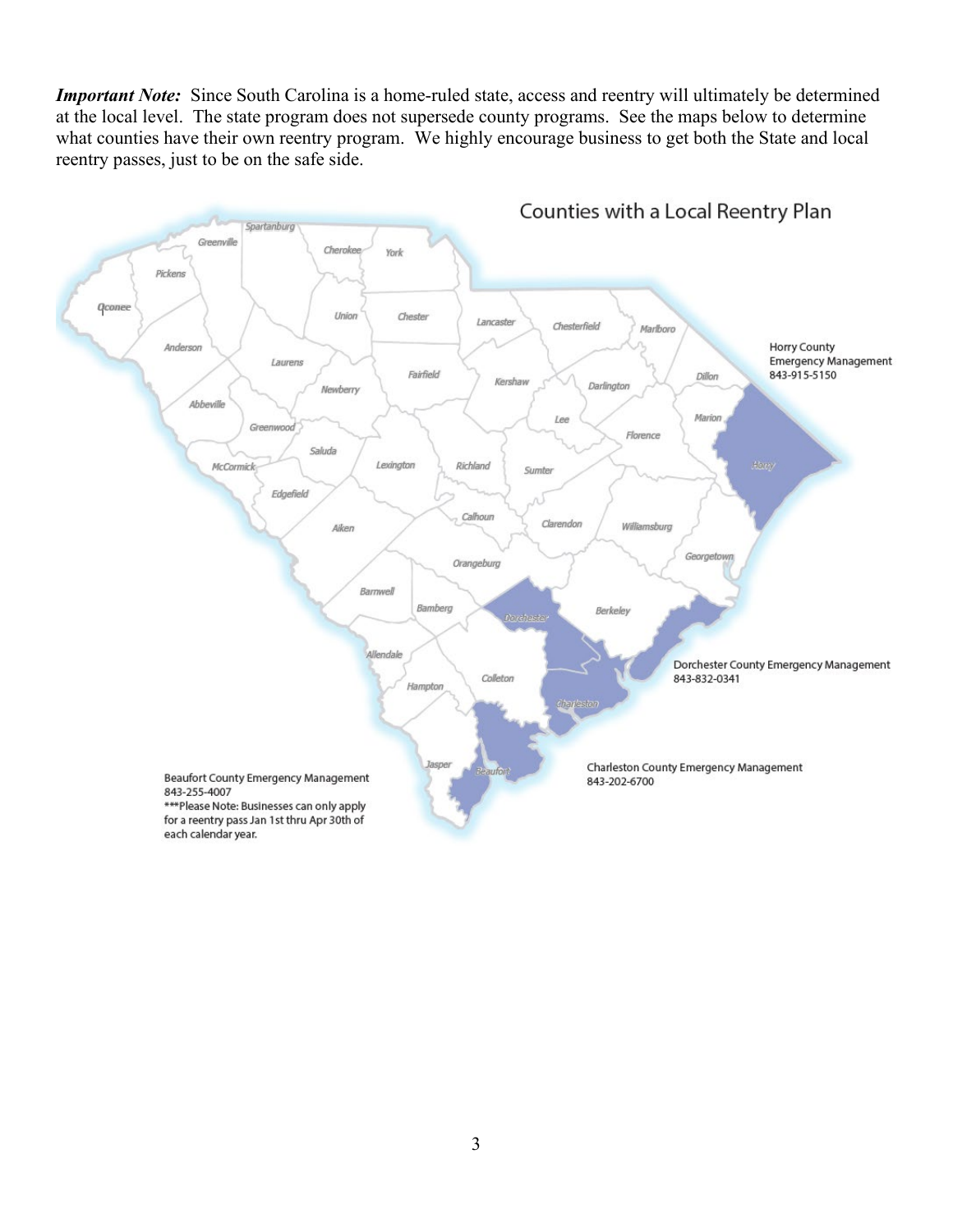

It is recommended that multiple key institution personnel (i.e. branch managers, information technology specialists, and executive management) [apply for reentry](https://www.scemd.org/recover/get-help/business-reentry/) credentials at both the State level and in the [counties](https://www.scemd.org/who-we-are/county-emergency-managers/) where the institution operates, depending on whether those counties have separate reentry plans. Above are maps reflecting coastal counties that have local reentry plans and counties that do not recognize the State-level reentry credentials. These credentials must be obtained prior to an emergency event. Note that deadlines to apply for reentry credentials vary across counties. Please let this office know if you have difficulties obtaining reentry credentials. If your institution operates branches outside of South Carolina, you will need to contact each respective state's Emergency Management Division to obtain information regarding reentry credentials.

## South Carolina Emergency Management Division Listserv

Institutions are encouraged to have key personnel register for the South Carolina Emergency Management Division's Emergency Support Function – Business and Industry (ESF 24) listserv hosted by the South Carolina Department of Commerce. Important updates for local businesses and industries are provided via the listserv